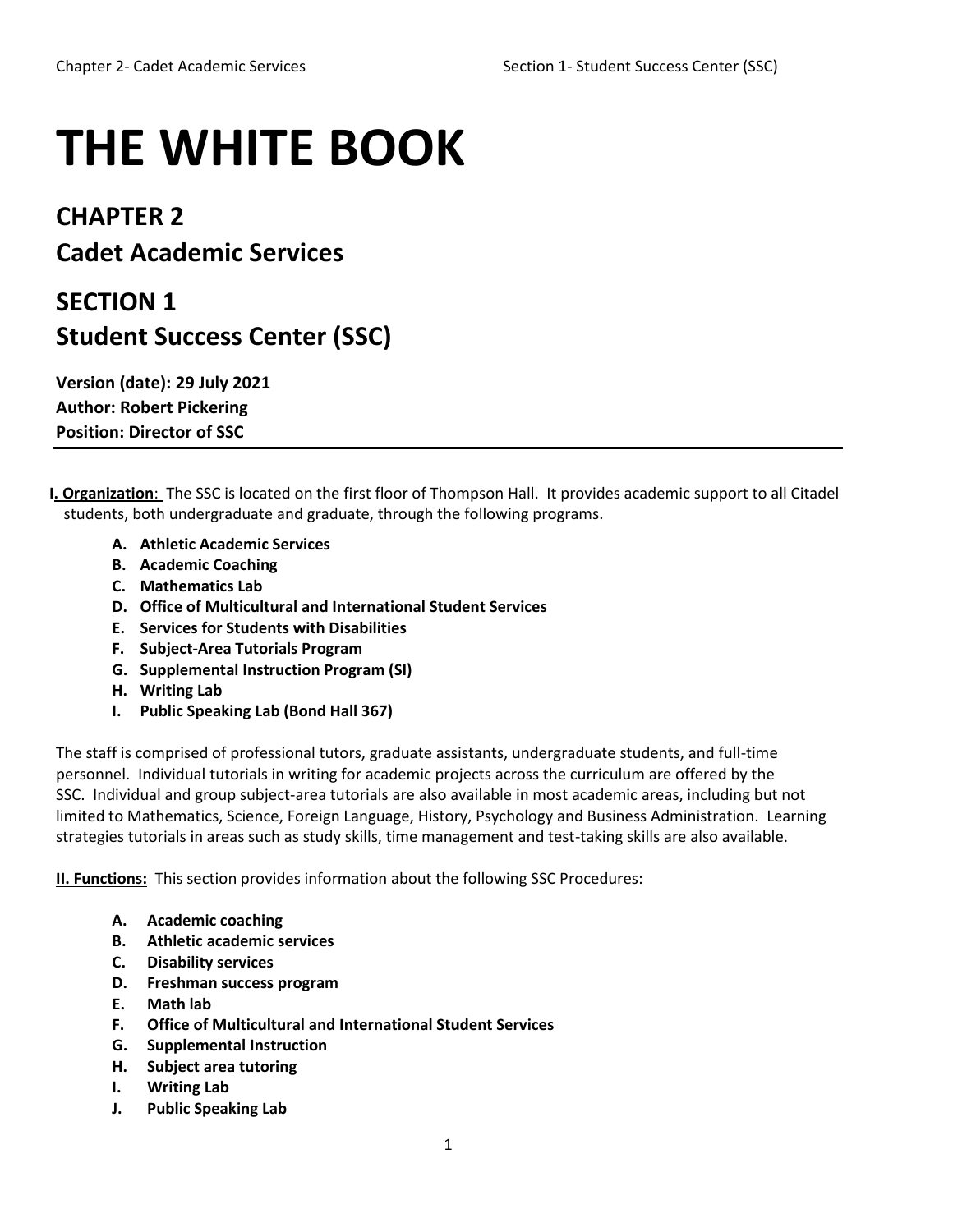## **III. Procedures**

- A. **Academic Coaching.** Academic Coaching is available to all students at The Citadel. Each company in the Corps of Cadets has an assigned academic coach. Day Veteran Students, Evening Undergraduate Students, and Graduate Students are also encouraged to use the services of Academic Coaching located in the Student Success Center (SSC). Reoccurring weekly appointments and one-time individual appointments are available to address specific areas of concern and to cover a large range of topics that include:
	- i. Organization
	- ii. Note-Taking Strategies
	- iii. Test Preparation
	- iv. Test-Taking Strategies
	- v. Managing Test Anxiety
	- vi. Study Strategies
	- vii. Reading Comprehension
	- viii. Successful Writing Process
	- ix. Learning Style Assessment--Match your study strategies with your learning style.
	- x. Time Management

During Spring Semester, while all fall programs continue uninterrupted, freshmen with a GPA of 1.5 or below will join the Academic Coaching Program. Additional services include uninterrupted study halls where students can work on current papers, projects, and reading assignments. Students are also encouraged to attend Subject Area Tutoring, Supplemental Instruction, Math Lab, and the Writing Lab.

B. **Athletic Academic Services.** The Athletic Academic Services Program consists of a weekly individual half-hour academic counseling appointment with a learning specialist, evening study halls, and additional subject specific tutoring appointments as needed. The focus of the academic counseling and learning strategies appointments is twofold. First, they focus on helping incoming freshman studentathletes with transitional issues like planning and organization. Organization and planning are particularly important for all student-athletes because of team travel commitments and the unique time demands of being a student-athlete. Second, these weekly appointments also function as an early warning system. By getting regular weekly feedback from the student-athlete, his or her learning specialist can identify and address academic problems quickly. If an issue arises, the learning specialist can place the student-athlete in subject specific tutoring and/or communicate with the student-athlete's coaches to address it immediately. During these study halls, students have access to the range of tutoring services in the Student Success Center. In addition, the staff that monitors these study halls is composed of learning specialists who are cross trained to tutor students in writing, learning strategies, and at least one other academic discipline.

C. **Disability Services.** The Student Success Center/Services for Students with Disabilities (SSC) empowers students to manage challenges and limitations that may be characteristic of their particular disabilities. Our professionally trained staff provides students with exceptional services as they transition to college or continue their studies at The Citadel. The office serves students with learning, physical, health, or psychiatric disabilities by managing the varying demands of The Citadel experience. In addition, to serving students, the staff assists The Citadel community in making programs, services, and activities accessible to everyone. The SSC provides services and academic accommodations for both graduate and undergraduate students with documented disabilities. Please choose a category on the navigation bar for more information.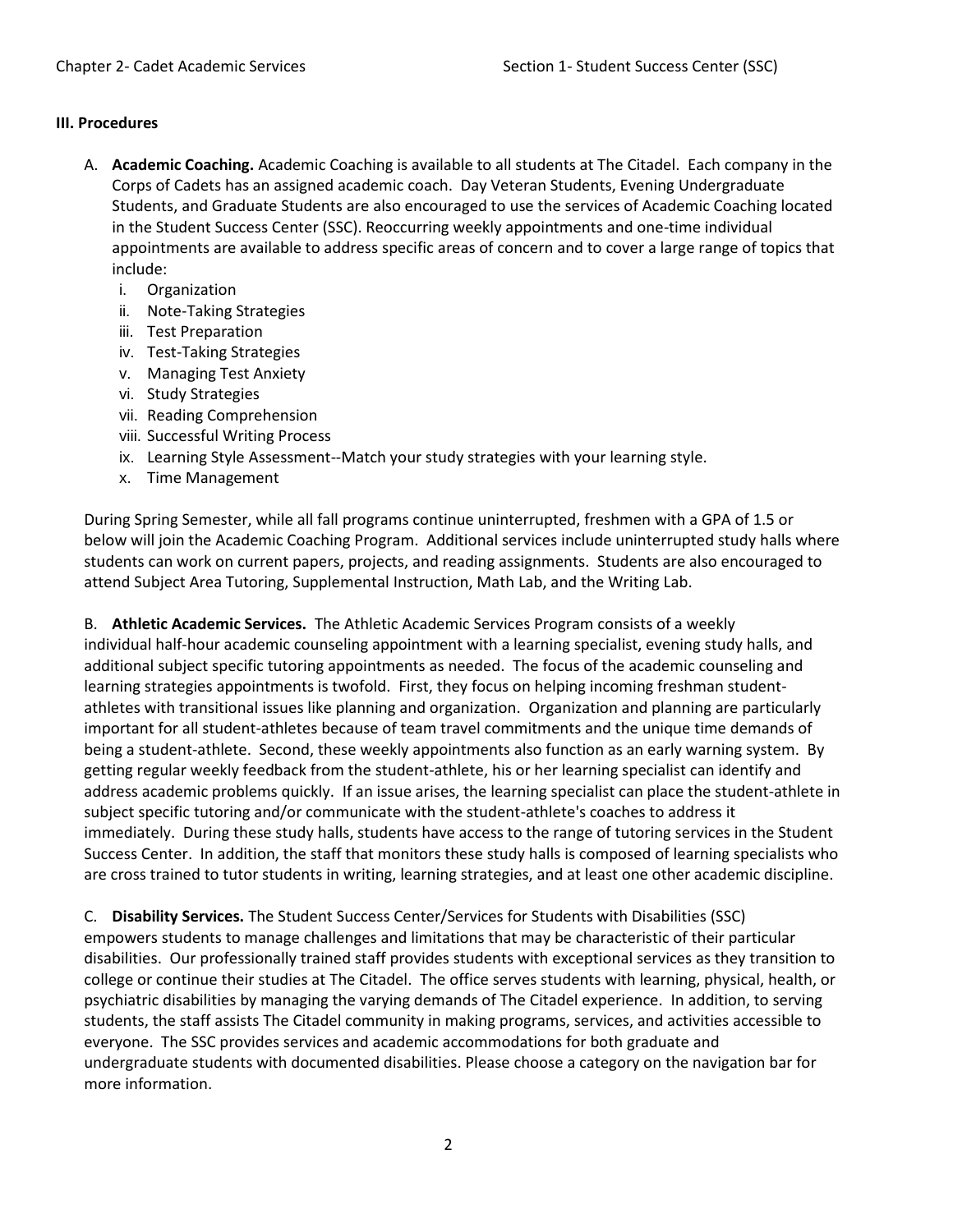D. **Math Lab.** The Math Lab tutors and staff are devoted to maintaining and improving the quality of tutoring and assistance to the cadets at The Citadel. To meet the needs of the cadets, the Student Success Center (SSC) aims to make the Math Lab the best possible learning environment and strives to provide the most efficient tutoring to help support faculty goals and directives. The Math Lab is open four afternoons each week for small group tutoring and five evenings each week for spot/large group tutoring. Tutors are available on a drop-in basis to answer questions concerning Algebra, Functions, Trigonometry, Finite Mathematics, Calculus, and Calculus II.

E. **Office of Multicultural and International Student Services.** The Office of Multicultural and International Student Services (MISS) promotes an appreciation for diversity among students, faculty, and staff. MISS encourages an attitude that celebrates multi-ethnic perspectives of various cultures and backgrounds. Programming and activities sponsored by the office are designed to increase the involvement of minority students in extracurricular activities; to assist first-year and transfer students with the transition into the Corps of Cadets; to enhance interaction and communication among all students; and to enable students from underrepresented groups to enhance contact with and pride in their cultural heritage.

Assistance is offered to students, faculty and staff who have concerns relating to race relations, campus diversity, or multicultural awareness. Resource materials including videos, study guides, and directories are available for use by cadet companies, classroom instructors, and clubs and organizations.

This office offers a variety of services for international students. The office provides freshmen orientation programs, immigration advising and assistance, and helps with personal and academic concerns for international students. The office further serves as a liaison with embassies, acts as an advocate for international students with campus offices, organizes off-campus cultural programs, and sponsors international activities.

- F. **Supplemental Instruction.** Supplemental Instruction (SI) is a learning enhancement program designed to organize and improve the ways in which students prepare for class. SI is attached to historically challenging subjects. Twice-weekly review sessions are hosted by an SI leader. In these sessions, the SI leader uses interactive learning strategies which encourage involvement, comprehension, and synthesis of subject content. The SI leader also demonstrates effective study techniques. All SI leaders have demonstrated subject proficiency (at least an A or B in the course or a similar course) and have undergone a rigorous training program in accordance with the standards set forth by the International Center for Supplemental Instruction at the University of Missouri-Kansas City.
- G. **Subject Area Tutoring.** Content-specific tutoring is available in the following subject areas: Accounting, Biology, Chemistry, Chinese, Computer Science, Electrical Engineering, Civil Engineering, Mechanical Engineering, French, German, Physics, and Spanish. Students can make an appointment for individual tutoring, or simply drop-in for Group Tutoring. During the 2020-2021 Academic Year, 87.6% of students who attended Subject Area Tutoring 3 or more times earned a C or better in their course. Students can make their own tutoring appointments by visiting [https://citadel.mywconline.com.](about:blank) For more information, please contact the Student Success Center at sscenter@citadel.edu.
- H. **Writing Lab.** The Student Success Center offers one-on-one, fifty-minute writing tutorial sessions for all students on an appointment or walk-in basis. Students are encouraged to come in at any stage of the writing process for assistance with: